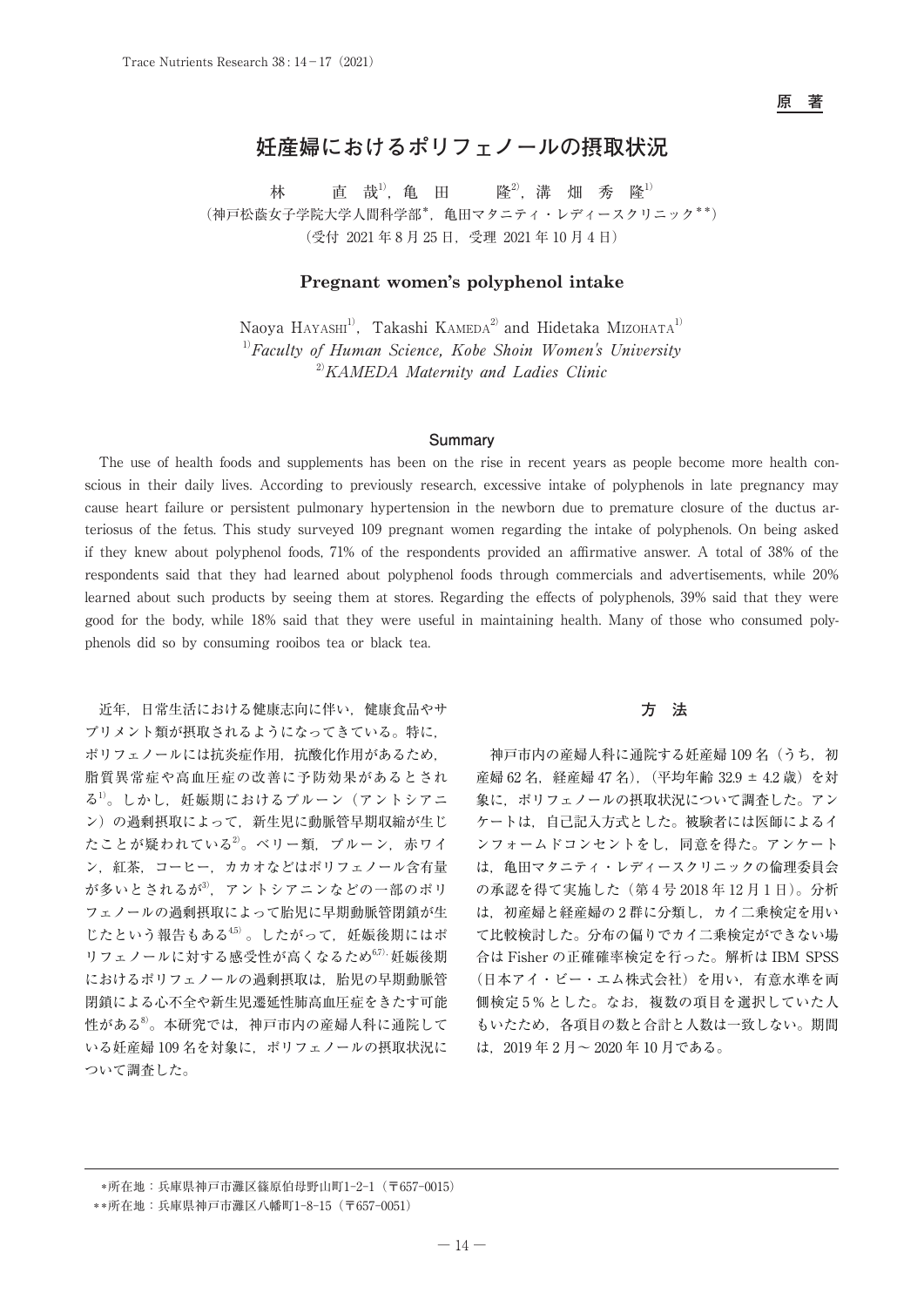#### **結果と考察**

Table 1 に,「食事に気をつけていますか ?」の回答結果 をまとめた。食事に気をつけているは 77.1 % (84 名), 気 をつけていないは 22.9 %(25 名)であった。初産婦では気 をつけている 64.3 %(54 名),気をつけていない 32.0 %(8 名),経産婦では気をつけている 35.7%(30 名),気をつけ ていない 68.0 %(17 名)であり,2 群間(初産婦,経産 婦)に有意な差がみられた(p < 0.05)。

Table 2 に,「ポリフェノール食品を,知っています か ?」の回答結果をまとめた。ポリフェノール食品を知っ

**Table 1** Are you careful about your diet?  $n=109$ 

|                   |                |         |                |      | $11 \quad 10J$ |
|-------------------|----------------|---------|----------------|------|----------------|
|                   |                | Careful | No careful     |      |                |
|                   | $n=84$ (77.1%) |         | $n=25(22.9\%)$ |      |                |
|                   | n              | ℅       | n              | $\%$ | D              |
| Prenatal          | 54             | 64.3    |                | 32.0 | ${}_{0.05}$    |
| Multiparous woman | 30             | 35.7    |                | 68.0 |                |
|                   |                |         |                |      |                |

**Table 2** Do you know polyphenol foods?  $n=109$ 

|                   |    |                |                |      |  | .           |
|-------------------|----|----------------|----------------|------|--|-------------|
|                   |    | Know           | Not know       |      |  |             |
|                   |    | $n=77$ (70.6%) | $n=32(29.4\%)$ |      |  |             |
|                   | n  | $\%$           | n              | $\%$ |  | D           |
| Prenatal          | 39 | 50.6           | 23             | 71.9 |  | ${}_{0.05}$ |
| Multiparous woman | 38 | 494            | Q              | 28.1 |  |             |

**Table 3** Are you interested in polyphenol foods?  $n=109$ 

|                   |              | Interested | Not interested |      |      |
|-------------------|--------------|------------|----------------|------|------|
|                   | n=19 (17.4%) |            | n=90 (82.6%)   |      |      |
|                   | n            | ℅          | n              | $\%$ | D    |
| Prenatal          | 10           | 52.6       | 52             | 578  | 0.68 |
| Multiparous woman | Q            | 474        | 38             | 422  |      |
|                   |              |            |                |      |      |

| Table 4 How did you find out about polyphenol foods? |  |  |  |  |  |  |  |  |  |
|------------------------------------------------------|--|--|--|--|--|--|--|--|--|
|------------------------------------------------------|--|--|--|--|--|--|--|--|--|

ているは 70.6 % (77 名), 知らないは 29.4 % (32 名)で あった。初産婦では知っている 50.6 % (39 名), 知らない 71.9%(23名), 経産婦では知っている 49.4%(38名), 知 らない 28.1 %(9 名)であり,2 群間に有意な差がみられ た $(p < 0.05)$ 。

Table 3 に,「ポリフェノール食品に,関心があります か ?」の回答結果をまとめた。ポリフェノール食品に関心 があるは 17.4% (19名), 関心がないは 82.6 % (90名)で あった。初産婦では関心がある 52.6 %(10 名),関心がな い 57.8 %(52 名),経産婦では関心がある 47.4 %(9 名), 関心がない 42.2 %(38 名)であった。

Table 4 に,「ポリフェノールの食品を,どのように知 りましたか ?」の回答結果をまとめた。CM や広告などは (妊産婦 37.6 % (41 名), 初産婦 35.5 % (22 名), 経産婦 40.4 % (19 名)),店頭で商品を見ては(20.2 %(22),16.1 %(10), 25.5%(12)), 新聞・雑誌などは(15.6%(17), 12.9% (8), 19.1%(9)),友人・知人からは(7.4%(8),8.1%(5),6.4% (3)),講習会などは(5.5%(6),6.5%(4),4.3%(2)),テレ ビからは(4.6%(5),6.5%(4),2.1%(1))であった。こ のように、ポリフェノールの食品をどのように知りました かは、CM や広告など、店頭で商品を見て、新聞・雑誌な どの順で多かった。

Table 5 に,「ポリフェノールの摂取は,どのような効 果があると思いますか ?」 の回答結果をまとめた。身体に 良いは(妊産婦 39.4 %(43 名),初産婦 41.9 %(26 名),経 産婦 36.2%(17名)), 健康の維持は (18.3%(20), 16.1% (10),21.3 %(10)), 動 脈 硬 化 を 予 防 は(16.5 %(18), 16.1 % (10), 17.0 % (8)), ストレス緩和は (13.8 % (15), 9.7%(6), 19.1%(9)), 活性酸素を減らすは(10.1% (11),9.7 %(6),10.6 %(5)),感染症(風邪など)予防は

|                                | Pregnant woman<br>$n = 109$ |      | Prenatal<br>$n=62$ |      | Multiparous woman<br>$n=47$ |      |      |
|--------------------------------|-----------------------------|------|--------------------|------|-----------------------------|------|------|
|                                | n                           | $\%$ | n                  | %    | n                           | $\%$ |      |
| CM, advertisement, etc.        | 41                          | 37.6 | 22                 | 35.5 | 19                          | 40.4 | 0.60 |
| See the product at the store   | 22                          | 20.2 | 10                 | 16.1 | 12                          | 25.5 | 0.23 |
| Newspapers, magazines, etc.    | 17                          | 15.6 | 8                  | 12.9 | 9                           | 19.1 | 0.37 |
| From friends and acquaintances | 8                           | 7.4  | 5                  | 8.1  | 3                           | 6.4  | 1.00 |
| Seminar etc.                   | 6                           | 5.5  | 4                  | 6.5  | 2                           | 4.3  | 0.70 |
| From the TV                    | b                           | 4.6  |                    | 6.5  |                             | 2.1  | 0.39 |

**Table 5** What kind of effect do you think eating foods containing polyphenols has?

|                                           | Pregnant woman |           |          | Prenatal |          | Multiparous woman |             |
|-------------------------------------------|----------------|-----------|----------|----------|----------|-------------------|-------------|
|                                           |                | $n = 109$ | $n = 62$ |          | $n = 47$ |                   |             |
|                                           | n              | $\%$      | n        | $\%$     | n        | %                 | D           |
| Good for the body                         | 43             | 39.4      | 26       | 41.9     | 17       | 36.2              | 0.54        |
| Maintaining health                        | 20             | 18.3      | 10       | 16.1     | 10       | 21.3              | 0.49        |
| Prevents arteriosclerosis                 | 18             | 16.5      | 10       | 16.1     | 8        | 17.0              | 0.90        |
| Stress relief                             | 15             | 13.8      | 6        | 9.7      | 9        | 19.1              | 0.16        |
| Reduce free radical                       | 11             | 10.1      | 6        | 9.7      | 5        | 10.6              | 1.00        |
| Prevention of infectious diseases         | 4              | 3.7       |          | 1.6      | 3        | 6.4               | 0.31        |
| Improvement of lifestyle-related diseases |                | 3.7       | $\Omega$ |          |          | 8.5               | ${}_{0.05}$ |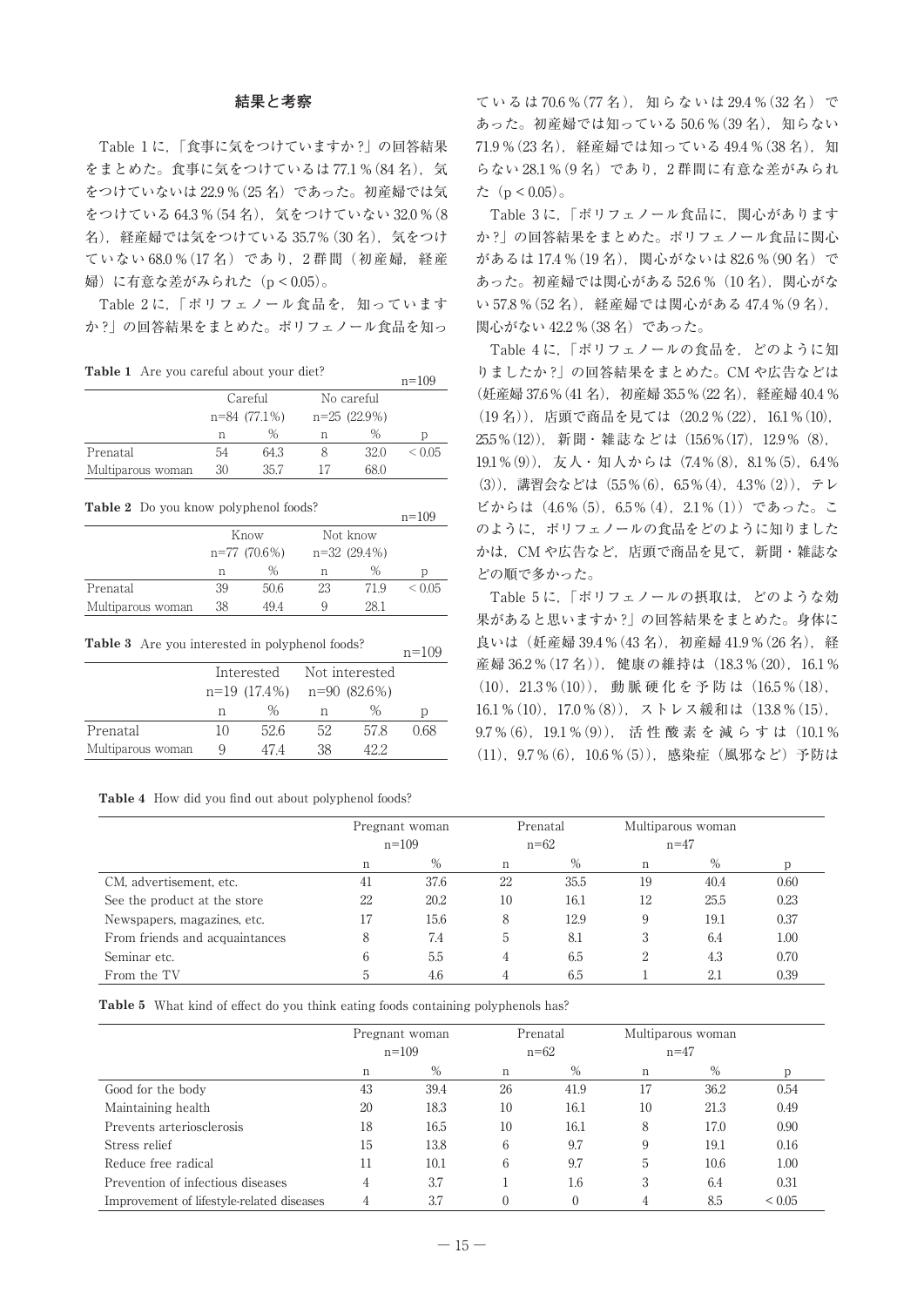(3.7 %(4),1.6 %(1),6.4 %(3)), 生 活 習 慣 病 の 改 善 は (3.7 %(4),0.0 %(0),8.5 %(4))であり,生活習慣病の改 善は2群間で有意な差がみられた (p < 0.05)。ポリフェ ノール摂取の効果は,身体に良い,健康の維持,動脈硬化 を予防の順で多かった。

Table 6 に,「商品,飲料水などを購入する際,ポリ フェノール入りを目安にしますか ?」 の回答結果をまとめ た。目安にするは 3.7 %(4 名),目安にしないは 96.3 % (105 名 ) で あ っ た。 初 産 婦 で は 目 安 に す る 25.0 %(1 名),目安にしない 58.1 %(61 名),経産婦では目安にする 75.0 %(3 名),目安にしない 41.9 %(44 名)であった。

Table 7 に,「以下のポリフェノール入りの食品を摂取 していますか ?」 の回答結果をまとめた。ルイボスティー は(妊産婦 48.6 %(53 名),初産婦 54.8 %(34 名),経産婦 40.4 % (19 名)), 紅茶は (45.9% (50), 41.9 % (26), 51.1 % (24)), その他のチョコレートは(32.2%(34), 37.1% (23), 23.4 % (11)), カカオ高含有チョコレートは (26.6 % (29),  $22.6\%$  (14),  $31.9\%$  (15)),  $\exists$   $\exists$   $\forall$  it (18.3%)  $(29)$ , 33.9 % $(21)$ , 17.0 % $(8)$ ), ウーロン茶は $(10.1\%$ (11),12.9 %(8),6.4 %(3)),ぶどうジュースは(9.2 % (10), 11.3 % (7), 6.4 % (3)), レーズンは(7.4 % (8), 3.2 %(2),12.8 %(6))であった。ココアに 2 群間で有意 な差がみられた(p<0.05)。ポリフェノール入り食品の摂 取は、ルイボスティー,紅茶,その他のチョコレート,カ カオ高含有チョコレート,ココアの順で多かった。

妊産婦は、食事に気をつけている割合が高く、ポリフェ ノール入りの食品を知っている割合も高かった。初産婦と 経産婦ともにポリフェノールに関心がない割合が多かった が,身体や健康に対するポリフェノール摂取の効果には良 い印象を持っている割合が高かった。妊産婦のほとんど は,紅茶やチョコレートなど日常によくある食品は摂取し

**Table 6** When purchasing food, drinking water, do you use polyphenols as a guide?

|                   |              |      |                                  |      | $n = 109$ |
|-------------------|--------------|------|----------------------------------|------|-----------|
|                   |              |      | Use as a guide No use as a guide |      |           |
|                   | $n=4$ (3.7%) |      | $n=105(96.3\%)$                  |      |           |
|                   | n            | $\%$ | n                                | $\%$ | p         |
| Prenatal          |              | 25.0 | 61                               | 58.1 | 0.31      |
| Multiparous woman | 3            | 75.0 | 44                               | 419  |           |

|  |  |  |  | <b>Table 7</b> Do you eat foods containing polyphenols? |
|--|--|--|--|---------------------------------------------------------|
|--|--|--|--|---------------------------------------------------------|

ているが,あえてポリフェノールを多く摂取する傾向はな いと思われた。今回は定性的な調査であるので,今後は定 量的な調査を行い,過剰に摂取している妊産婦がいないか 確認する必要がある。妊娠後期におけるポリフェノールの 過剰摂取は,胎児の早期動脈管閉鎖による心不全や新生児 遷延性肺高血圧症をきたす可能性があり、控えるべきであ ると考えられている。妊娠期における栄養,健康は,過酸 化物質(ポリフェノールなど), 微量栄養素も含めて考え ていく必要がある。

#### **参考文献**

- 1) Valls-Pedret C, Lamuela-Raventós RM, Medina-Remón A, Quintana M, Corella D, Pintó X, Martínez-González MA, Estruch R, Ros E (2012) Polyphenol-rich foods in the Mediterranean diet are associated with better cognitive function in elderly subjects at high cardiovascular risk. Journal of Alzheimer's Disease 29: pp.773-782.
- 2) 河合 駿, 鉾碕 竜範, 鈴木 彩代, 若宮 卓也, 中野 裕 介,渡辺 重朗,岩本 眞理 (2015)母体のプルーン (アントシアニン)過剰摂取による動脈管早期収縮が 疑われた新生児の一例 日本小児循環器学会 第 51 回 日本小児循環器学会総会学術集会総会・学術総会: pp. 006.

https://confit.atlas.jp/guide/event-img/jspccs51/II-P-006/createpdf/sub (2021 年 9 月 27 日閲覧)

- 3)USDA Database for the flavonoid content of selected foods (2007) https://www.ars.usda.gov/ARSUserFiles/80400525/ Data/Flav/Flav02-1.pdf(2017 年 7 月 20 日閲覧)
- 4)Tanaka M, Miyakoshi K, Yamada M, Kadohira I, Minegishi K, Yoshimura Y (2011) Functional foods for the fetus? Acta Obstet Gynecol Scand 90: pp.1172-1173.
- 5) Kapadia V, Embers D, Wells E, Lemler M, Rosenfeld CR (2010) Prenatal closure of the ductus arteriosus and maternal ingestion of anthocyanins. J Perinatol 30: pp.291-294.

|                      | Pregnant woman<br>$n = 109$ |      |    | Prenatal<br>$n=62$ |        | Multiparous woman<br>$n = 47$ |            |
|----------------------|-----------------------------|------|----|--------------------|--------|-------------------------------|------------|
|                      | $\mathbf n$                 | %    | n  | %                  | $\,$ n | %                             | p          |
| Rooibos tea          | 53                          | 48.6 | 34 | 54.8               | 19     | 40.4                          | 0.14       |
| Black tea            | 50                          | 45.9 | 26 | 41.9               | 24     | 51.1                          | 0.34       |
| Chocolate            | 34                          | 32.2 | 23 | 37.1               | 11     | 23.4                          | 0.13       |
| High cacao chocolate | 29                          | 26.6 | 14 | 22.6               | 15     | 31.9                          | 0.28       |
| Cocoa                | 29                          | 18.3 | 21 | 33.9               | 8      | 17.0                          | ${}< 0.05$ |
| Oolong Tea           | 11                          | 10.1 | 8  | 12.9               | 3      | 6.4                           | 0.34       |
| Grape juice          | 10                          | 9.2  | 7  | 11.3               | 3      | 6.4                           | 0.51       |
| Raisins              | 8                           | 7.4  | 2  | 3.2                | 6      | 12.8                          | 0.07       |